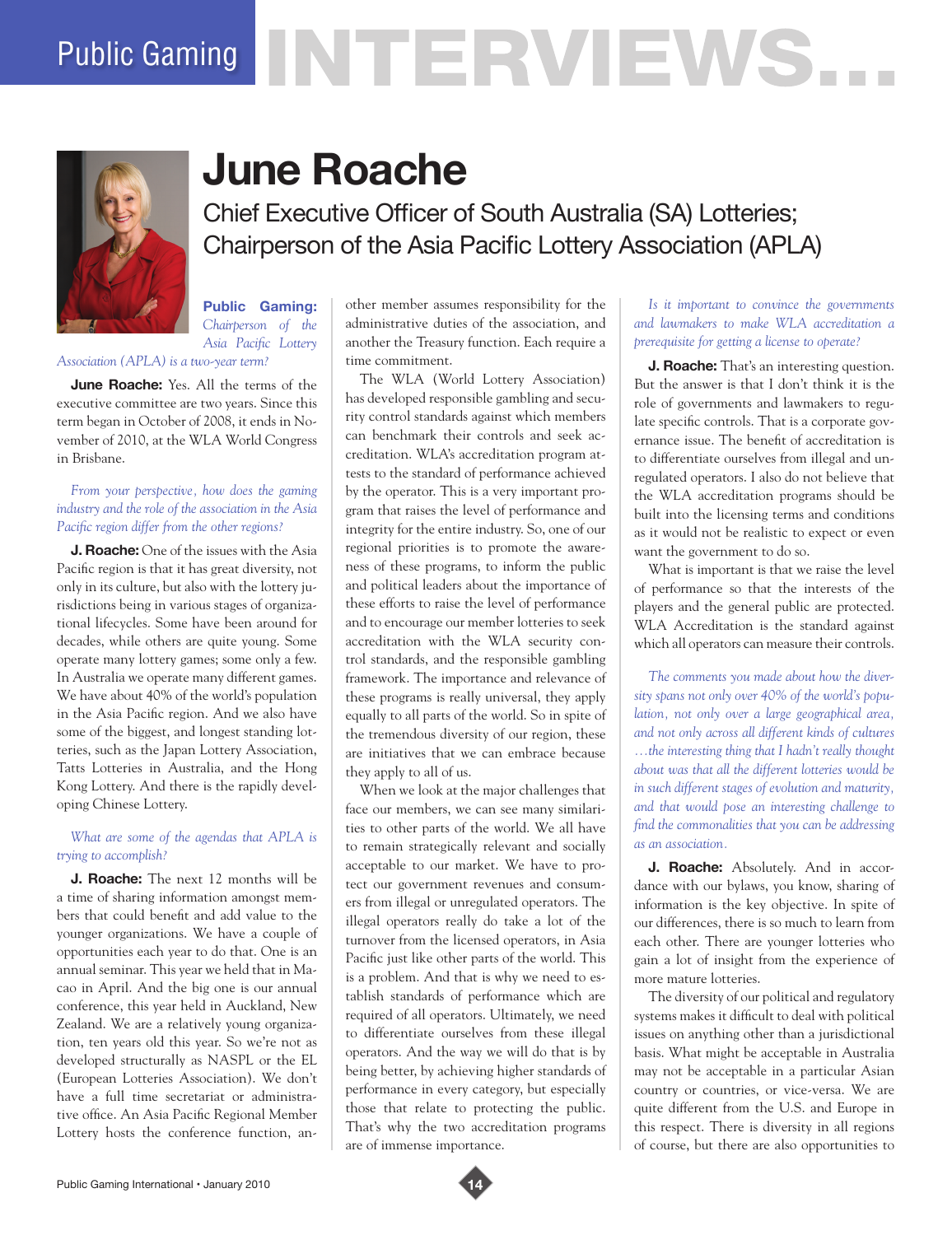speak in one voice and have a shared political agenda in those regions that we do not have in Asia Pacific.

#### *How is internet gaming regulated in Australia?*

**J. Roache:** Australian gambling policy and legislation is the domain of the various states and territories. It's not regulated at the federal level. There are, however, two important federal laws in Australia. One is the Commonwealth Interactive Gambling Act, which was enacted in 2001. And the other one is the High Court of Australia Decision on Betfair, which was handed down in March, 2008.

The first one, the Commonwealth Interactive Gambling Act was enacted under the telecommunications powers in the federal constitution. Essentially what that does is prohibit an interactive gambling service. However, lotteries have a general exemption with the exception that the exemption doesn't apply to electronic instant scratchies and a provision exists for a regulation to be made preventing the exemption of highly repetitive or frequently drawn games such as Keno. There are other exemptions under the Act allowing for internet and telephone betting where it occurred prior to this Act, such as off-track betting or wagering on horses, dogs and sport, etc.

It is interesting to note that a recently released Draft Report on Gambling released by the Australian Government's independent research and advisory body, the Productivity Commission, includes a draft recommendation that the Interactive Gambling Act be repealed with a managed liberalization of online gaming.

#### *Can people in Australia play on websites that are operated in a jurisdiction outside of Australia?*

**J. Roache:** Yes, they can. And I think one of the issues facing our industry gets back to these illegal or unlicensed operators because our players can't tell whether it's a legitimate site or not. Some of them look very real and legitimate. People play on these sites without understanding that they are not legal. Of course the real test is whether prizes are paid and sometimes the players do not know if they are genuine until they attempt to redeem a prize.

These operators are allowed to operate until and unless someone complains about them.

*Well, then, why wouldn't somebody complain?*

**J. Roache:** Two things about that. First, it is often-times vulnerable people who play on these illegal sites and do not understand when they are cheated or what to do about it if they are. Second, as you know, these operators set up new sites with new ISP's and move around in ways that make it difficult to block them.

#### *Wouldn't your governments want to collect tax on that economic activity?*

**J. Roache:** You're absolutely spot on. And perhaps I'll just talk about the other law in this country, ie the High Court "Betfair" Decision.

Betfair is licensed by the Tasmanian state government to conduct online wagering in this country. The Western Australian government legislated against Western Australians being able to bet with Betfair. Betfair challenged the legislation in the High Court of Australia. And the decision came down against Western Australia's right to legislate against using a betting operator authorized in another state. The High Court Decision effectively means that any licensed online operator can sell on the internet, by telephone, or other electronic means and advertise anywhere in this country. That means that since Betfair is licensed in Tasmania, they are legally allowed to sell into all the Australian states and territories.

*Does Betfair have to pay taxes to those states and comply with all of the regulatory standards of each of those states?*

**J. Roache:** States do have the right to collect taxes from online operators like Betfair. In South Australia, for example, legislation has been passed relevant to betting operators who must be 'authorized' to sell into South Australia and to pay taxes.

Another issue is that state lotteries, e.g. SA Lotteries, are subject to very, very strict consumer protection measures. We must adhere to strict responsible gambling and advertising codes of practice. Unlicensed operators don't have to adhere to those strict consumer protection measures. Unlicensed operators don't pay the taxes nor do they comply with the stringent consumer protection measures that we are required to do.

It is complicated, though, because the High Court Decision is a reinforcement of the promotion of free trade and commerce across borders. Much the same issue as you see in Europe.

A license in just one jurisdiction does allow the operator to do business in all states.

*Can each state have different tax rates, or is that pretty uniform throughout the whole country?*

**J. Roache:** No, it is different from state to state. And the same applies in the lottery industry. There are different taxes because that is determined by the individual states. Our whole country with six different states and two territories has a population of just 22 million people. To put that in context, the state of California has 36 million. We have a very diverse and complicated regulatory framework, given the population of Australia.

# *What are some problematic issues that we face as an industry?*

**J. Roache:** I believe that privacy is a key issue. As more and more jurisdictions have player customer registration card services for their games, and as more and more jurisdictions sell online, I think the privacy issue is a key one for us. We introduced our first customer registration service in 1984, and we enhanced that service in '94, which predates my time. We now seek additional information from registering members. And we use that data to micro market to those customers. Therefore, we have to be very mindful of the controls around the retention and use of that data. That's very, very much a key focus. As increasing numbers of lottery jurisdictions sell on the internet, the player identity security and the protection and system security control for online players will be paramount. Identity fraud and theft is a major and an escalating issue everywhere. And it will be a critical flashpoint of reputation vulnerability if we don't get that right, if the controls are not tight enough to protect our players' identity.

#### *Registration is not a requirement to play, is it?*

**J. Roache:** The registration process results in a large database of player information. It captures the data of when those players play, what they play, how much they spend, etc. There's also the personal profile information including name, address, phone number for contact, birthdays, bank account information etc. We do hold a lot of that very important and private information for the individual. So it's a very powerful tool. This is a tool that helps in a responsible gaming framework as well as marketing. Creating a dialogue with our players is an important step towards helping the players to play responsibly. I think you will see more and more operators implement player registrations systems in the future. So security and the methods of guaranteeing confidentiality of that data is of critical importance.

*Privatization: The whole world is watching*